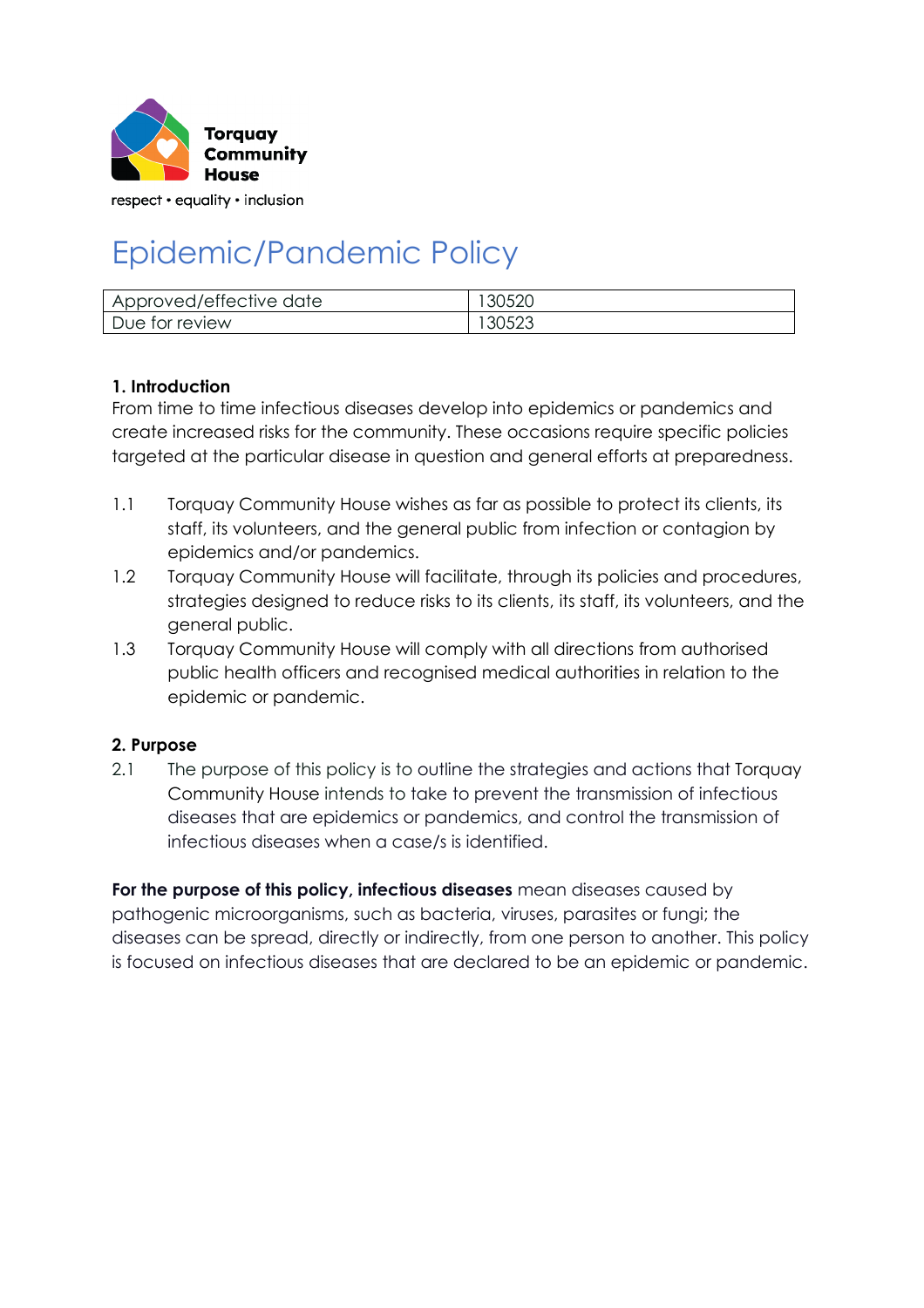## **3. Scope**

This policy applies to:

| <b>Employees</b> | <b>Directors</b> | <b>Officers</b> | <b>Contractors</b><br>(including<br>employees<br>Οf<br>contractors) | Volunteers | <b>Suppliers</b> | <b>Consultants</b> |
|------------------|------------------|-----------------|---------------------------------------------------------------------|------------|------------------|--------------------|
|                  |                  | $\checkmark$    |                                                                     |            |                  |                    |

## **4. Policy**

- 4.1 Torquay Community House will as far as possible plan for and make advance preparations for the possibility that its operations will be affected by an epidemic or pandemic.
- 4.2 In the event of an epidemic or pandemic, Torquay Community House will, as far as possible:
- 4.2.1 Assist its clients, staff, volunteers and others, as relevant, to minimise their exposure to the illness concerned.
- 4.2.2 Encourage those who have reason to believe that they are at risk of contracting the epidemic or pandemic to seek medical attention and obtain a diagnosis.
- 4.2.3 Support employees, volunteers, contractors and clients to take reasonable precautions to prevent infection or contagion.
- 4.2.4 Provide standard precautions such as personal protective equipment (e.g. masks, soap, and gloves).
- 4.2.5 Maintain its services and operations throughout the period of concern.
- 4.3 In the event of an infectious disease being declared an epidemic or pandemic, Torquay Community House requires people covered by this Policy to take the following precautions recommended by the World Health Organization.
- 4.3.1 Regularly and thoroughly clean your hands with an alcohol-based hand rub or wash them with soap and water.
- 4.3.2 Maintain at least 2 metre (10 feet) distance between yourself and anyone who is coughing or sneezing.
- 4.3.3 Avoid touching your eyes, nose and mouth, or shaking hands with others.
- 4.3.4 Make sure you follow good hygiene and encourage others to do the same. This means covering your mouth and nose with your bent elbow or tissue when you cough or sneeze and disposing of used tissues immediately.
- 4.3.5 Stay at home if you feel unwell. If you are well enough to work but would like to minimise the risk of infecting others, ask your coordinator whether you can temporarily work from home.